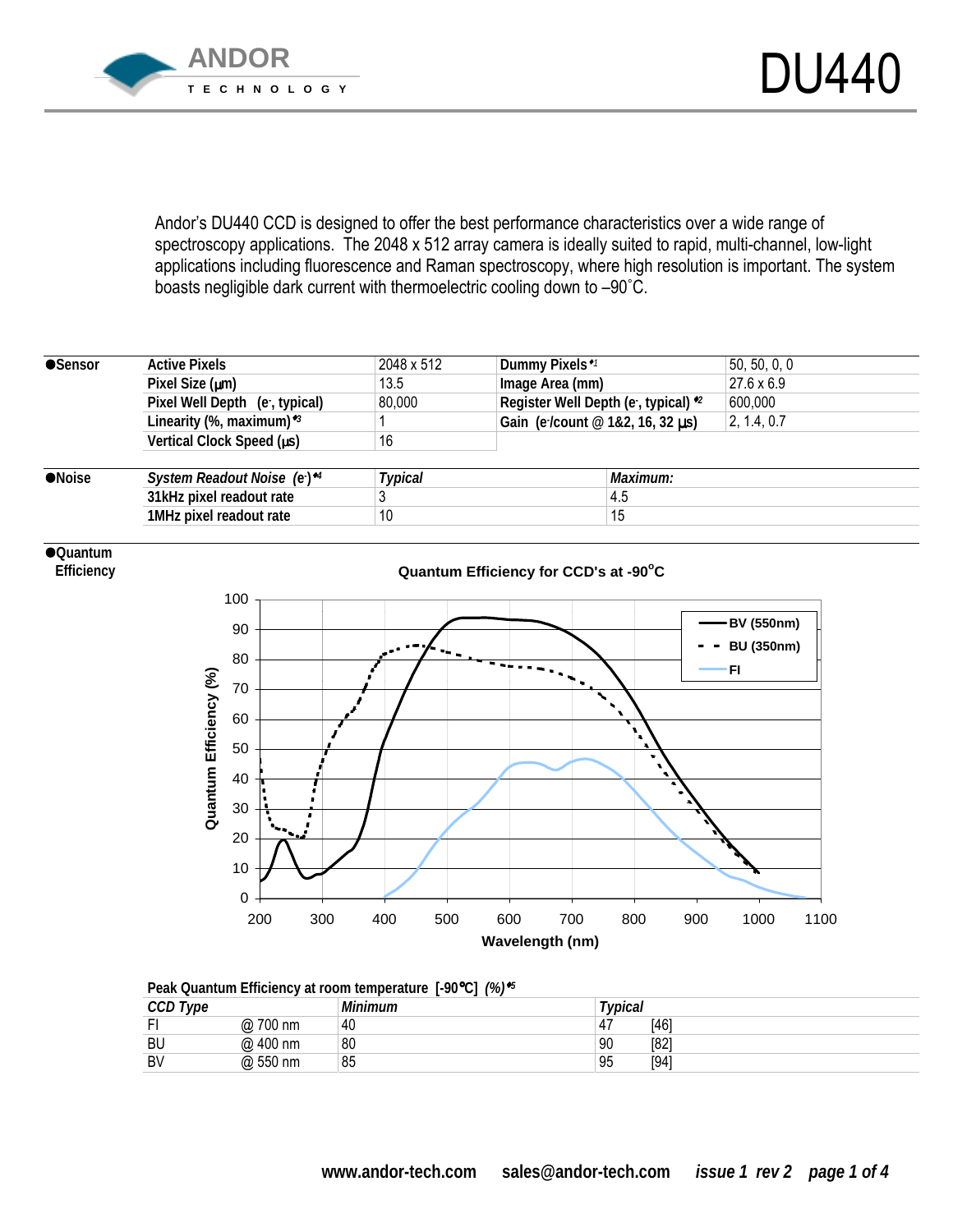

l

|  | $\bullet$ Features &<br><b>Benefits</b> | Peak QE of 95%                                 | High detector sensitivity                                                                                          |  |  |  |
|--|-----------------------------------------|------------------------------------------------|--------------------------------------------------------------------------------------------------------------------|--|--|--|
|  |                                         | Min operating temp of -90°C with TE<br>cooling | Negligible dark current without the nuisance or safety concerns associated with LN2                                |  |  |  |
|  |                                         | Guaranteed hermetic vacuum seal                | Ultimate reliability and sustained lifetime performance characteristics                                            |  |  |  |
|  |                                         | Front- or back-illuminated design              | Offers the best price/performance options                                                                          |  |  |  |
|  |                                         | $13.5 \times 13.5 \mu m$ pixel size            | Optimised pixel size for dynamic range and high resolution                                                         |  |  |  |
|  |                                         | Andor-MCD Software                             | Friendly Windows user interface offers system integration, automation and advanced data<br>manipulation facilities |  |  |  |



|                    | <u>vuinvuui</u> |      |                          |                    |                             |
|--------------------|-----------------|------|--------------------------|--------------------|-----------------------------|
| TE.<br>E cooler on | slot            | 1.5A | 1.5AI                    | 0A                 | [0A]                        |
|                    | connector       |      | $\overline{\phantom{a}}$ | <b>CCC</b><br>4.AR | [2.2A]                      |
| <b>Total</b>       |                 | 3.9A | 14.5A1                   | $\sim$<br>4.V A    | '∆0 ،<br>仄<br>IJ. <i>LI</i> |

(Power drawn from +5V power supply; Optional external power supply (PS150) plugs into the mains)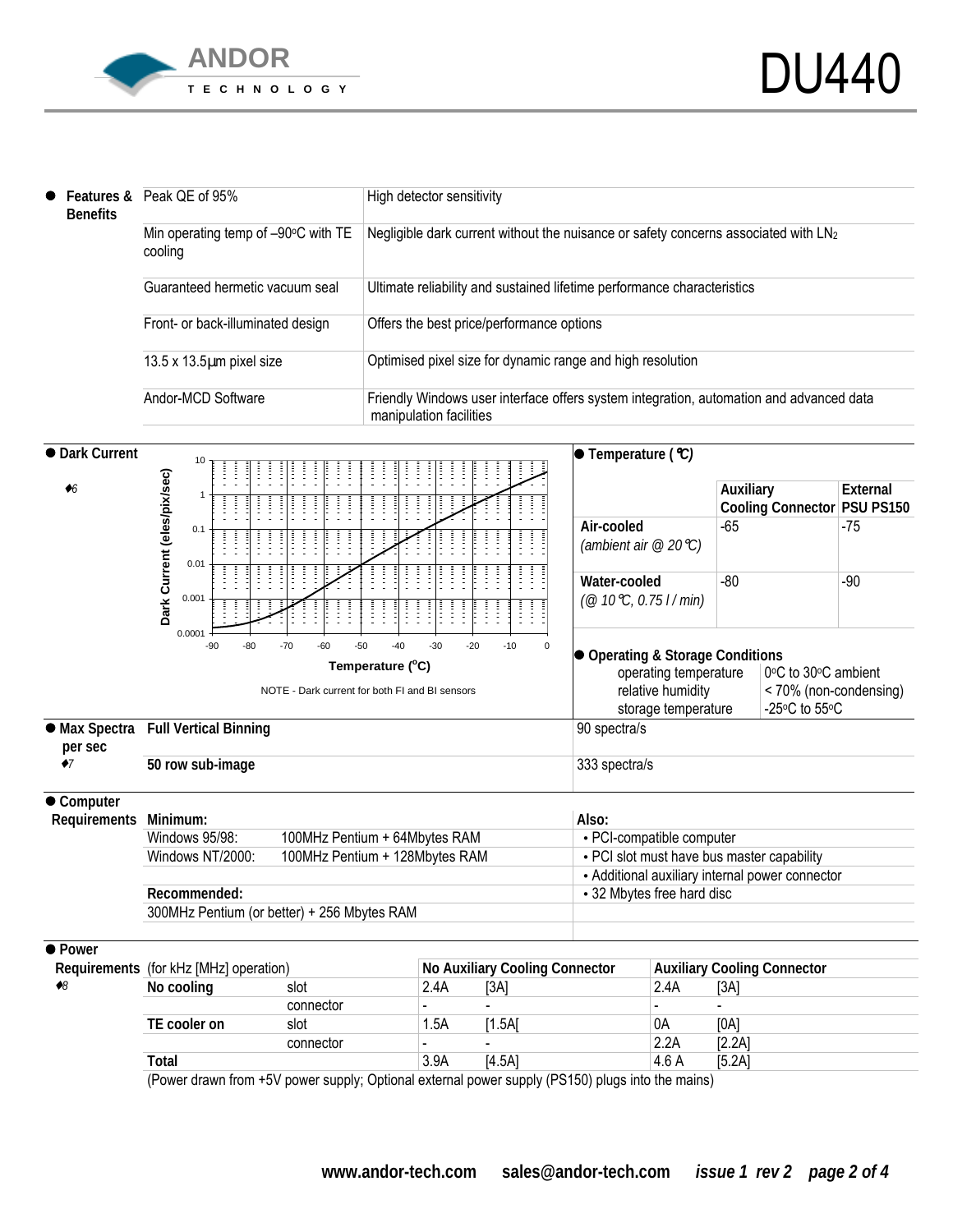



## ! **For complete system use with…**

The DU440 requires one of the following controller card options

**CCI-001** PCI Controller card with 16-bit 62KHz & 31KHz pixel readout rate options

**CCI-010** PCI Controller card with 16-bit 1MHz, 500KHz, 62KHz & 31KHz pixel readout rate options

The DU440 also requires one of the following software options.

Andor-MCD software - a ready-to-run Windows 95, 98, 2000, ME or NT -based package with rich functionality for data acquisition and manipulation

Andor-SDK-CCD – a DLL driver and software development kit that lets you create your own applications for the Andor camera

 The DU440 may be used with the following accessories **PS150** Power Supply Module for achieving the lowest temperatures **IO160** Breakout box for interface signals **LM-NIKON-F** Nikon F-mount lens adaptor **LMS-NIKON-F** Nikon F-mount lens adaptor with shutter

Contact Andor for details of spectrographs and adapters that can be used with the DU440. Contact details on back page.